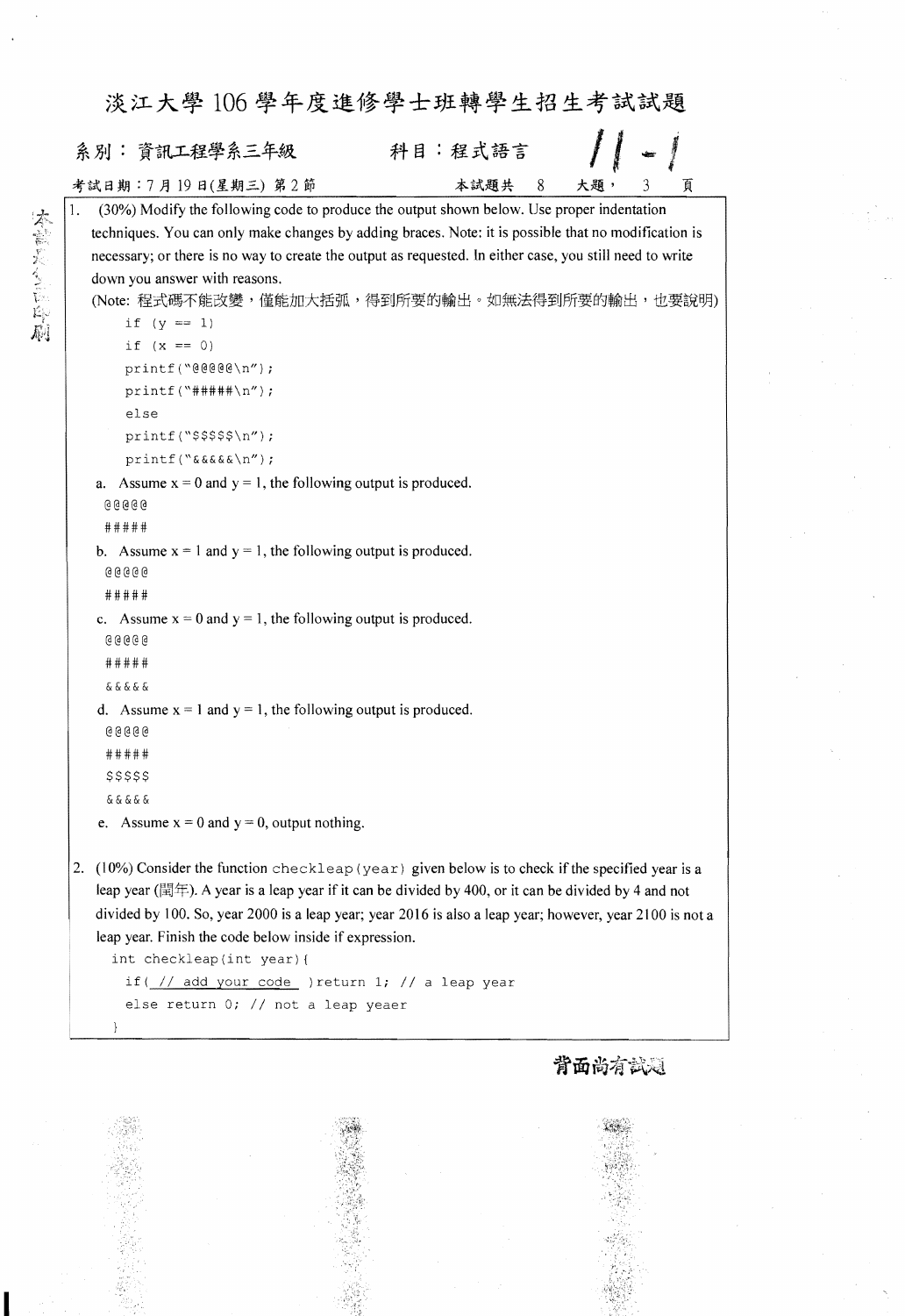## 淡江大學106學年度進修學士班轉學生招生考試試題  $\frac{1}{2}$ 科目:程式語言 系別:資訊工程學系三年級 本試題共 8 大題, 3 頁 考試日期:7月19日(星期三) 第2節 3.  $(10\%)$  Show the output of the following program. void tower(int N, char to, char aux, char from) { printf("(%d,%c,%c,%c)\n", N,to,aux,from); if(N == 1) printf("%c  $\rightarrow$  %c\n", from, to); else{ tower( $N-1$ , aux, to, from); printf("%c  $\rightarrow$  %c\n", from, to); tower(N-1, to, from, aux);  $\left\{ \right\}$  $\left\{ \right\}$ int main(){ tower  $(N, 'A', 'B', 'C')$ ;  $\mathcal{F}$ 4.  $(10\%)$  Complete the function swap  $(A, B)$  below that can exchange the values of A and B. void swap(int \*pA, int \*pB) { // give your code here } int main() { int  $A=10$ ,  $B=20$ ; swap $(A, B)$ ; printf("A=%d, B=%d\n", A,B); // get the result: A=20, B=10 5. (10%) What does the function mystery do? If  $n = 1357$  is passed to mystery, what is the return value? int mystery(int n) { int  $r = 0$ , divisor = 1000, multiplier = 1; while ( $n > 10$ ) { if (  $n$  >= divisor ) {  $r$  += n / divisor  $*$  multiplier; n %= divisor; divisor *1= 10;* multiplier \*= 10; } else divisor  $/= 10$ ; }

|  | $r \neq n$ * multiplier;<br>return r; |  |  |  |  |  |  |  |  |
|--|---------------------------------------|--|--|--|--|--|--|--|--|
|  |                                       |  |  |  |  |  |  |  |  |
|  |                                       |  |  |  |  |  |  |  |  |
|  |                                       |  |  |  |  |  |  |  |  |
|  |                                       |  |  |  |  |  |  |  |  |
|  |                                       |  |  |  |  |  |  |  |  |
|  |                                       |  |  |  |  |  |  |  |  |
|  |                                       |  |  |  |  |  |  |  |  |
|  |                                       |  |  |  |  |  |  |  |  |
|  |                                       |  |  |  |  |  |  |  |  |